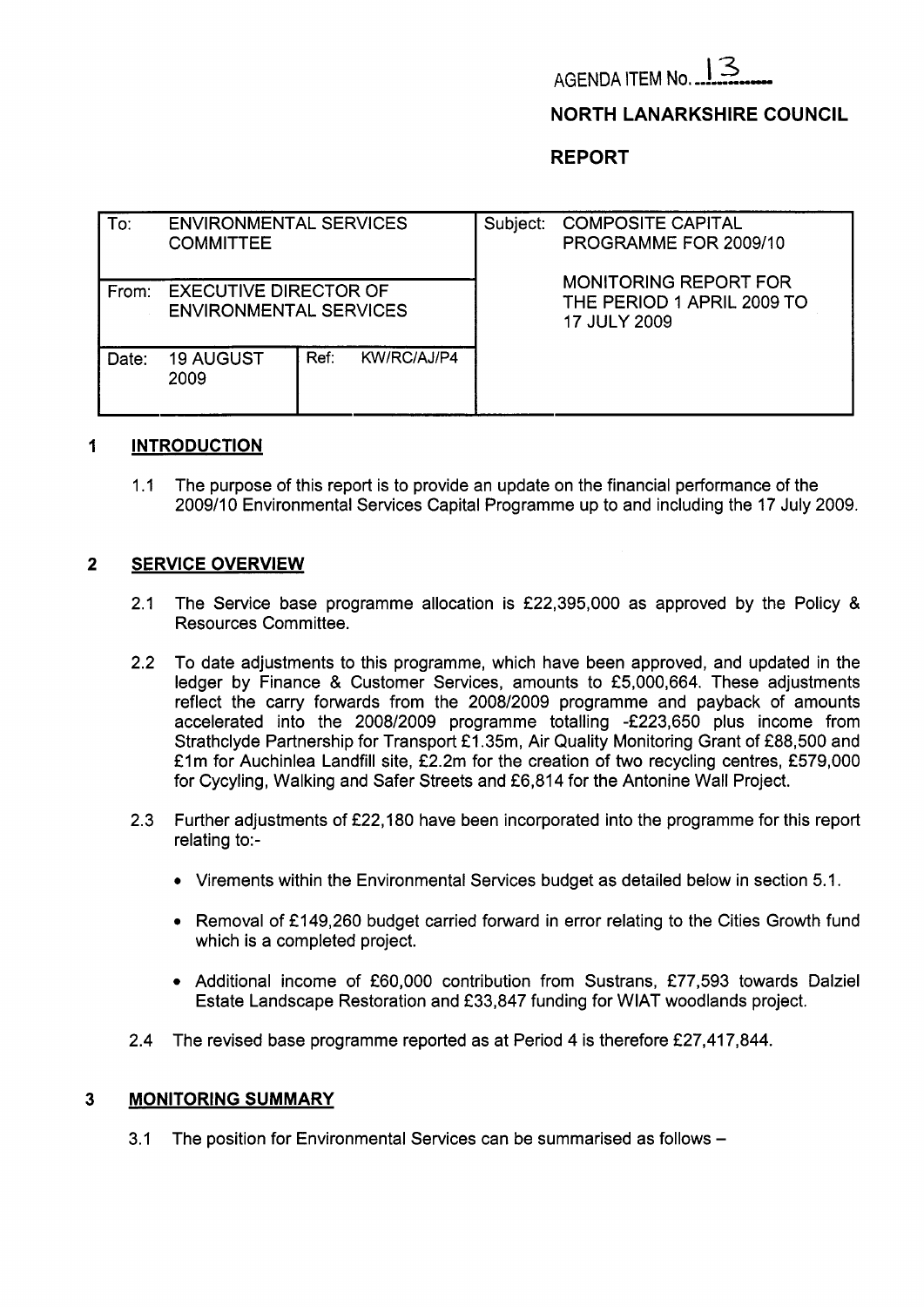| <b>SERVICE</b>                                                   | <b>LAND</b><br><b>SERVICES</b> | <b>PLANNING</b> | <b>ROADS</b> | <b>PROTECTIVE</b><br><b>SERVICES</b> | <b>RING</b><br><b>FENCED</b> | <b>TOTALS</b> |
|------------------------------------------------------------------|--------------------------------|-----------------|--------------|--------------------------------------|------------------------------|---------------|
| P & R Approved<br><b>Base Allocation</b>                         | 3,985,000                      | 7,850,000       | 10,300,000   | 260,000                              | $\mathbf 0$                  | 22,395,000    |
| Approved<br>adjustments                                          | 2,928,413                      | 418,159         | $-593,211$   | $\overline{0}$                       | 2,247,303                    | 5,000,664     |
| Proposed<br>adjustments and<br>virements                         | 111,440                        | $\mathbf 0$     | $\mathbf 0$  | 0                                    | $-89,260$                    | 22,180        |
| <b>REVISED BASE</b><br><b>PROGRAMME</b>                          | 7,024,853                      | 8,268,159       | 9,706,789    | 260,000                              | 2,158,043                    | 27,417,844    |
| Committed<br><b>Expenditure to Date</b>                          | 3,059,441                      | 5,153,260       | 7,035,894    | 88,408                               | 727,712                      | 16,064,715    |
| Committed<br>Expenditure as a %<br>of Revised Base<br>Programme  | 44%                            | 63%             | 72%          | 34%                                  | 34%                          | 59%           |
| <b>Actual Expenditure</b><br>to Date                             | 1,086,897                      | 1,282,982       | 1,353,302    | 40,311                               | 140,867                      | 3,904,359     |
| <b>Actual Expenditure</b><br>as a % of Revised<br>Base Programme | 15%                            | 16%             | 14%          | 16%                                  | 7%                           | 14%           |
| <b>Projected Outturn</b>                                         | 7,024,853                      | 7,468,159       | 9,706,789    | 260,000                              | 2,158,043                    | 26,617,844    |
| Programme<br>Variance                                            | $\mathbf 0$                    | 800,000         | $\mathbf 0$  | 0                                    | 0                            | 800,000       |

# **4. PROGRAMME VARIANCES**

- 4.1 Programme variances are -
	- (i) All areas are forecasting at Period **4** to be on target with the exception of Planning.
	- (ii) Within the Planning approved budget there is **f** Im set aside for the NLC contribution towards the NHS project - Airdrie Resource Centre Car Park. The final agreement terms are with Legal Services and only once approved will work commence. As a result it is anticipated that there will be slippage on this project. Design fees and ground investigation work will take place in 2009-2010 with the construction not beginning until 2010-2011. A spend profile is being worked on but it is expected that slippage of at least **f** 800,000 will occur. The actual slippage figure, once confirmed, will be declared at the mid year review.

# **5. VIREMENTS**

5.1 Contained within the proposed adjustments are several virements that require Committee approval.